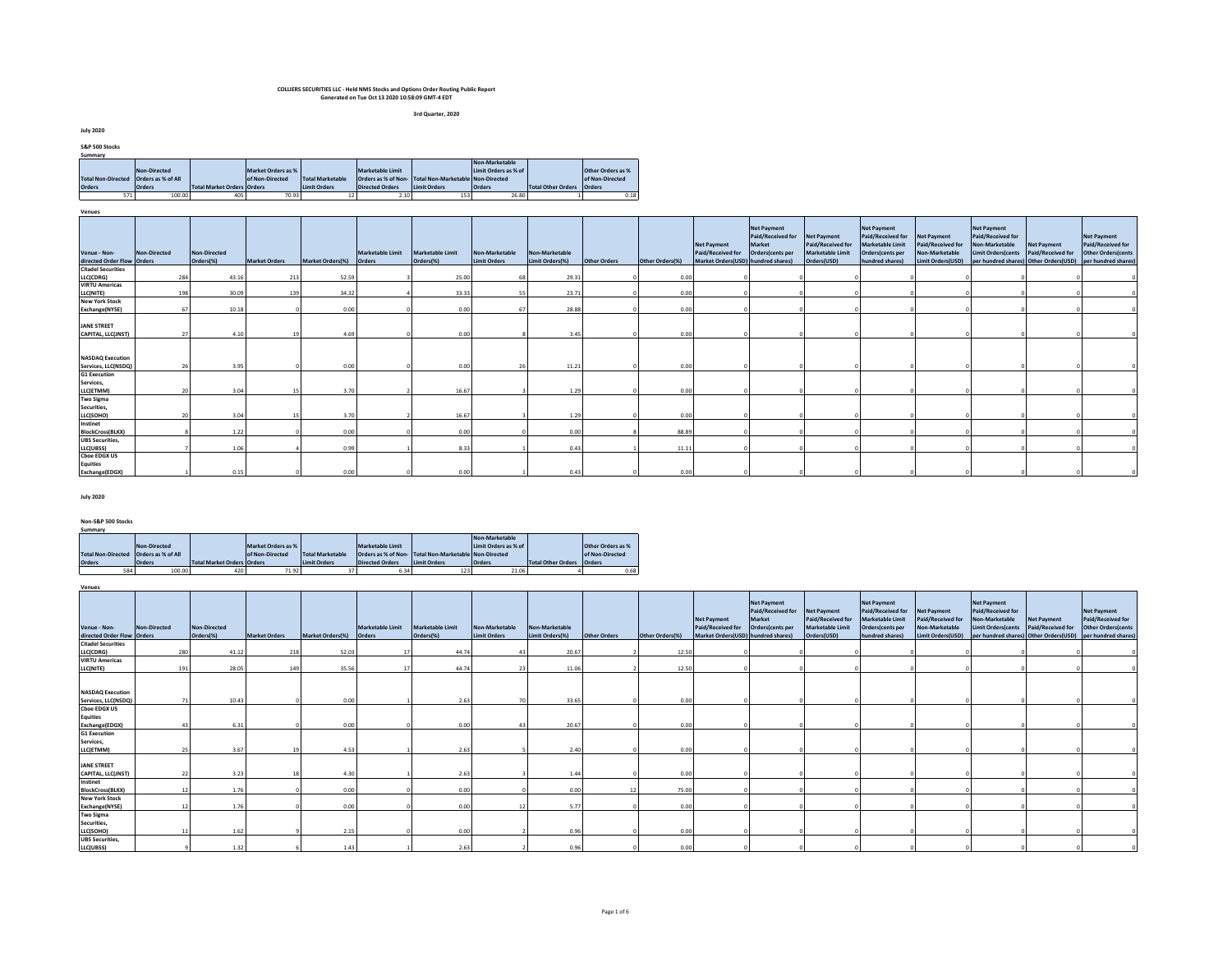**3rd Quarter, 2020**

**July 2020**

| <b>Option Contracts</b> |  |
|-------------------------|--|
|-------------------------|--|

| Summary       |                                         |                            |                    |                         |                         |                                                       |                      |                    |                   |
|---------------|-----------------------------------------|----------------------------|--------------------|-------------------------|-------------------------|-------------------------------------------------------|----------------------|--------------------|-------------------|
|               |                                         |                            |                    |                         |                         |                                                       | Non-Marketable       |                    |                   |
|               | Non-Directed                            |                            | Market Orders as % |                         | <b>Marketable Limit</b> |                                                       | Limit Orders as % of |                    | Other Orders as % |
|               | Total Non-Directed   Orders as % of All |                            | of Non-Directed    | <b>Total Marketable</b> |                         | Orders as % of Non- Total Non-Marketable Non-Directed |                      |                    | of Non-Directed   |
| <b>Orders</b> | <b>Orders</b>                           | Total Market Orders Orders |                    | <b>Limit Orders</b>     | <b>Directed Orders</b>  | Limit Orders                                          | <b>Orders</b>        | Total Other Orders | Orders            |
|               | 346<br>100.00                           | 205                        | 59.25              | 20                      | 5.78                    | 119                                                   | 34.39                |                    | 0.58              |

| Venues                                              |              |                           |                      |                         |                         |                                      |                                |                                   |                     |                 |                                                                               |                                                                |                                                                            |                                                                                                    |                                                                                |                                                                                                                                                      |                                         |                                                                       |
|-----------------------------------------------------|--------------|---------------------------|----------------------|-------------------------|-------------------------|--------------------------------------|--------------------------------|-----------------------------------|---------------------|-----------------|-------------------------------------------------------------------------------|----------------------------------------------------------------|----------------------------------------------------------------------------|----------------------------------------------------------------------------------------------------|--------------------------------------------------------------------------------|------------------------------------------------------------------------------------------------------------------------------------------------------|-----------------------------------------|-----------------------------------------------------------------------|
| Venue - Non-<br>directed Order Flow Orders          | Non-Directed | Non-Directed<br>Orders(%) | <b>Market Orders</b> | Market Orders(%) Orders | <b>Marketable Limit</b> | <b>Marketable Limit</b><br>Orders(%) | Non-Marketable<br>Limit Orders | Non-Marketable<br>Limit Orders(%) | <b>Other Orders</b> | Other Orders(%) | <b>Net Payment</b><br>Paid/Received for<br>Market Orders(USD) hundred shares) | Net Payment<br>Paid/Received for<br>Market<br>Orders(cents per | Net Payment<br>Paid/Received for<br><b>Marketable Limit</b><br>Orders(USD) | <b>Net Payment</b><br>Paid/Received for<br>Marketable Limit<br>Orders(cents per<br>hundred shares) | <b>Net Payment</b><br>Paid/Received for<br>Non-Marketable<br>Limit Orders(USD) | <b>Net Payment</b><br>Paid/Received for<br>Non-Marketable<br><b>Limit Orders (cents</b><br>per hundred shares) Other Orders(USD) per hundred shares) | <b>Net Payment</b><br>Paid/Received for | <b>Net Payment</b><br>Paid/Received for<br><b>Other Orders (cents</b> |
| <b>Citadel Securities</b>                           |              |                           |                      |                         |                         |                                      |                                |                                   |                     |                 |                                                                               |                                                                |                                                                            |                                                                                                    |                                                                                |                                                                                                                                                      |                                         |                                                                       |
| LLC(CDRG)                                           | 159          | 45.43                     |                      | 45.85                   | 10                      | 50.00                                |                                | 43.09                             |                     | 100.00          |                                                                               |                                                                |                                                                            |                                                                                                    |                                                                                |                                                                                                                                                      |                                         |                                                                       |
| Susquehanna                                         |              |                           |                      |                         |                         |                                      |                                |                                   |                     |                 |                                                                               |                                                                |                                                                            |                                                                                                    |                                                                                |                                                                                                                                                      |                                         |                                                                       |
| Capital                                             |              |                           |                      |                         |                         |                                      |                                |                                   |                     |                 |                                                                               |                                                                |                                                                            |                                                                                                    |                                                                                |                                                                                                                                                      |                                         |                                                                       |
| Group(SUSQ)                                         |              | 24.00                     |                      | 34.63                   |                         | 35.00                                |                                | 4.88                              |                     | 0.00            |                                                                               |                                                                |                                                                            |                                                                                                    |                                                                                |                                                                                                                                                      |                                         |                                                                       |
| Wolverine<br><b>Execution Services</b>              |              |                           |                      |                         |                         |                                      |                                |                                   |                     |                 |                                                                               |                                                                |                                                                            |                                                                                                    |                                                                                |                                                                                                                                                      |                                         |                                                                       |
| LLC(WEXX)                                           |              | 10.29                     |                      | 2.93                    |                         | 5.00                                 |                                | 23.58                             |                     | 0.00            |                                                                               |                                                                |                                                                            |                                                                                                    |                                                                                |                                                                                                                                                      |                                         |                                                                       |
| <b>Dash Financial</b><br><b>Technologies</b>        |              |                           |                      |                         |                         |                                      |                                |                                   |                     |                 |                                                                               |                                                                |                                                                            |                                                                                                    |                                                                                |                                                                                                                                                      |                                         |                                                                       |
| LLC(DASH)                                           |              | 9.14                      |                      | 7.80                    |                         | 0.00                                 |                                | 13.01                             |                     | 0.00            |                                                                               |                                                                |                                                                            |                                                                                                    |                                                                                |                                                                                                                                                      |                                         |                                                                       |
| <b>Citigroup Global</b><br>Markets, Inc.(KEXP)      |              | 6.57                      |                      | 3.90                    |                         | 5.00                                 |                                | 11.38                             |                     | 0.00            |                                                                               |                                                                |                                                                            |                                                                                                    |                                                                                |                                                                                                                                                      |                                         |                                                                       |
| <b>Morgan Stanley &amp;</b><br>Company<br>LLC(MSCO) |              | 4.57                      |                      | 4.88                    |                         | 5.00                                 |                                | 4.07                              |                     | 0.00            |                                                                               |                                                                |                                                                            |                                                                                                    |                                                                                |                                                                                                                                                      |                                         |                                                                       |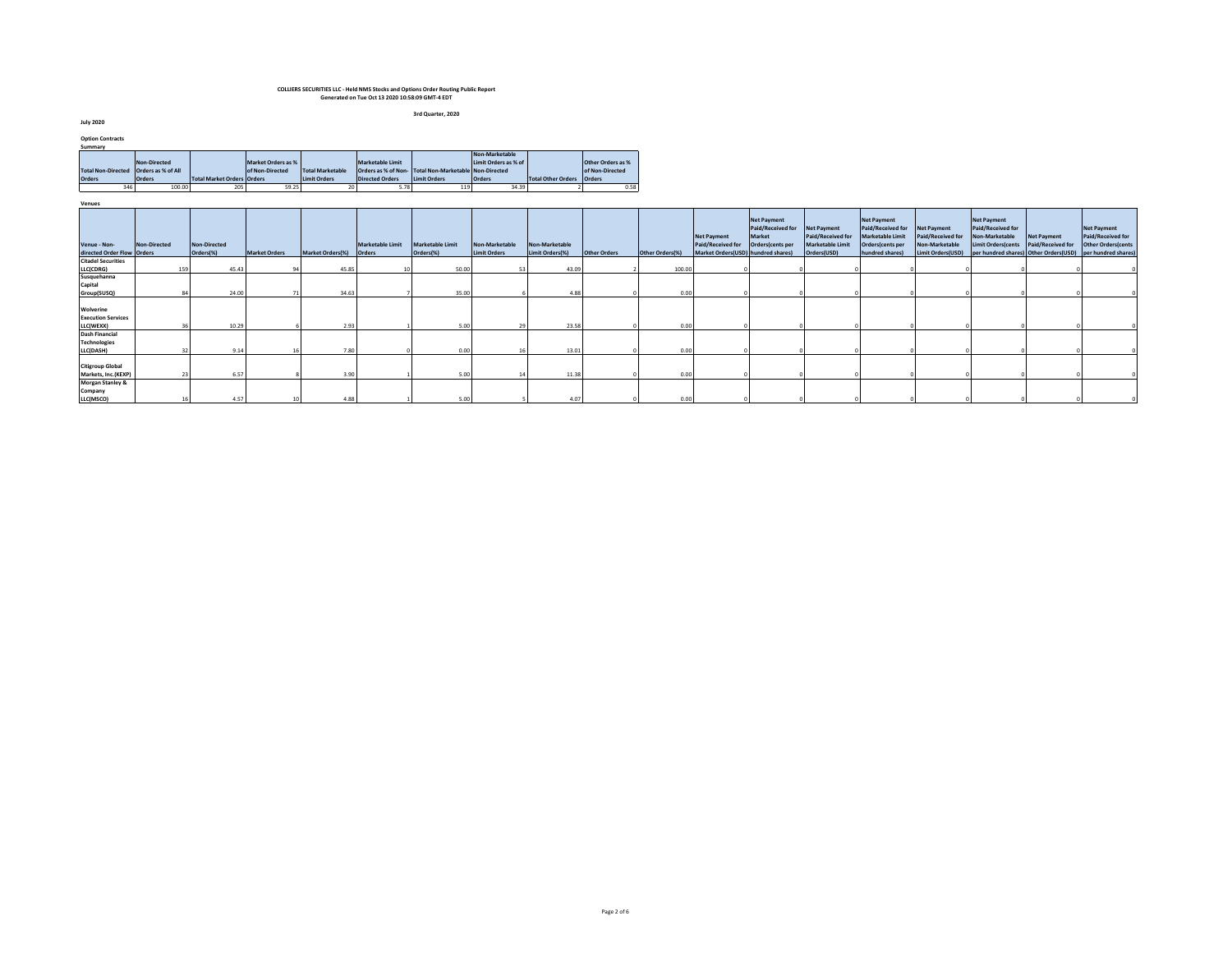**3rd Quarter, 2020**

**August 2020**

| S&P 500 Stocks                          |                     |                                   |                    |                         |                         |                                                       |                      |                    |                   |
|-----------------------------------------|---------------------|-----------------------------------|--------------------|-------------------------|-------------------------|-------------------------------------------------------|----------------------|--------------------|-------------------|
| Summary                                 |                     |                                   |                    |                         |                         |                                                       |                      |                    |                   |
|                                         |                     |                                   |                    |                         |                         |                                                       | Non-Marketable       |                    |                   |
|                                         | <b>Non-Directed</b> |                                   | Market Orders as % |                         | <b>Marketable Limit</b> |                                                       | Limit Orders as % of |                    | Other Orders as % |
| Total Non-Directed   Orders as % of All |                     |                                   | of Non-Directed    | <b>Total Marketable</b> |                         | Orders as % of Non- Total Non-Marketable Non-Directed |                      |                    | of Non-Directed   |
| <b>Orders</b>                           | <b>Orders</b>       | <b>Total Market Orders Orders</b> |                    | <b>Limit Orders</b>     | <b>Directed Orders</b>  | <b>Limit Orders</b>                                   | <b>Orders</b>        | Total Other Orders | <b>Orders</b>     |
|                                         | 100.00              | 559                               | 77.96              | 14                      | 1.95                    | 144                                                   | 20.08                |                    | 0.00              |

**Venues**

| ACIINCZ                                                                      |              |                           |                      |                         |                  |                               |                                       |                                   |              |                 |                                                                               |                                                                       |                                                                                   |                                                                                                           |                                                                                |                                                                                         |                                         |                                                                                                                                    |
|------------------------------------------------------------------------------|--------------|---------------------------|----------------------|-------------------------|------------------|-------------------------------|---------------------------------------|-----------------------------------|--------------|-----------------|-------------------------------------------------------------------------------|-----------------------------------------------------------------------|-----------------------------------------------------------------------------------|-----------------------------------------------------------------------------------------------------------|--------------------------------------------------------------------------------|-----------------------------------------------------------------------------------------|-----------------------------------------|------------------------------------------------------------------------------------------------------------------------------------|
| Venue - Non-<br>directed Order Flow Orders                                   | Non-Directed | Non-Directed<br>Orders(%) | <b>Market Orders</b> | Market Orders(%) Orders | Marketable Limit | Marketable Limit<br>Orders(%) | Non-Marketable<br><b>Limit Orders</b> | Non-Marketable<br>Limit Orders(%) | Other Orders | Other Orders(%) | <b>Net Payment</b><br>Paid/Received for<br>Market Orders(USD) hundred shares) | <b>Net Payment</b><br>Paid/Received for<br>Market<br>Orders(cents per | <b>Net Payment</b><br>Paid/Received for<br><b>Marketable Limit</b><br>Orders(USD) | <b>Net Payment</b><br>Paid/Received for<br><b>Marketable Limit</b><br>Orders(cents per<br>hundred shares) | <b>Net Payment</b><br>Paid/Received for<br>Non-Marketable<br>Limit Orders(USD) | <b>Net Payment</b><br>Paid/Received for<br>Non-Marketable<br><b>Limit Orders</b> (cents | <b>Net Payment</b><br>Paid/Received for | <b>Net Payment</b><br>Paid/Received for<br><b>Other Orders (cents</b><br>per hundred shares) Other Orders(USD) per hundred shares) |
| <b>Citadel Securities</b>                                                    |              |                           |                      |                         |                  |                               |                                       |                                   |              |                 |                                                                               |                                                                       |                                                                                   |                                                                                                           |                                                                                |                                                                                         |                                         |                                                                                                                                    |
| LLC(CDRG)                                                                    | 363          | 43.58                     | 299                  | 53.49                   |                  | 50.00                         |                                       | 22.27                             |              | 0.00            |                                                                               |                                                                       |                                                                                   |                                                                                                           |                                                                                |                                                                                         |                                         |                                                                                                                                    |
| <b>VIRTU Americas</b>                                                        |              |                           |                      |                         |                  |                               |                                       |                                   |              |                 |                                                                               |                                                                       |                                                                                   |                                                                                                           |                                                                                |                                                                                         |                                         |                                                                                                                                    |
| LLC(NITE)                                                                    | 236          | 28.33                     | 195                  | 34.88                   |                  | 35.71                         |                                       | 14.06                             |              | 0.00            |                                                                               |                                                                       |                                                                                   |                                                                                                           |                                                                                |                                                                                         |                                         |                                                                                                                                    |
| <b>NASDAQ Execution</b><br>Services, LLC(NSDQ)                               | 100          | 12.00                     |                      | 0.00                    |                  | 0.00                          | 100                                   | 39.06                             |              | 0.00            |                                                                               |                                                                       |                                                                                   |                                                                                                           |                                                                                |                                                                                         |                                         |                                                                                                                                    |
| <b>New York Stock</b>                                                        |              |                           |                      |                         |                  |                               |                                       |                                   |              |                 |                                                                               |                                                                       |                                                                                   |                                                                                                           |                                                                                |                                                                                         |                                         |                                                                                                                                    |
| Exchange(NYSE)                                                               |              | 3.84<br>32                |                      | 0.00                    |                  | 0.00                          |                                       | 12.50                             |              | 0.00            |                                                                               |                                                                       |                                                                                   |                                                                                                           |                                                                                |                                                                                         |                                         |                                                                                                                                    |
| <b>JANE STREET</b><br>CAPITAL, LLC(JNST)<br><b>G1 Execution</b><br>Services, |              | 29<br>3.48                |                      | 4.29                    |                  | 7.14                          |                                       | 1.56                              |              | 0.00            |                                                                               |                                                                       |                                                                                   |                                                                                                           |                                                                                |                                                                                         |                                         |                                                                                                                                    |
| LLC(ETMM)                                                                    |              | 3.24<br>27                |                      | 4.47                    |                  | 0.00                          |                                       | 0.78                              |              | 0.00            |                                                                               |                                                                       |                                                                                   |                                                                                                           |                                                                                |                                                                                         |                                         |                                                                                                                                    |
| <b>Two Sigma</b><br>Securities,<br>LLC(SOHO)                                 | 17           | 2.04                      |                      | 2.50                    |                  | 0.00                          |                                       | 1.17                              |              | 0.00            |                                                                               |                                                                       |                                                                                   |                                                                                                           |                                                                                |                                                                                         |                                         |                                                                                                                                    |
| Choe BZX U.S.<br><b>Equities</b><br>Exchange(BATS)                           |              | 1.80<br>15                |                      | 0.00                    |                  | 0.00                          |                                       | 5.86                              |              | 0.00            |                                                                               |                                                                       |                                                                                   |                                                                                                           |                                                                                |                                                                                         |                                         |                                                                                                                                    |
| <b>Choe EDGX US</b><br><b>Equities</b><br>Exchange(EDGX)                     |              | 0.84                      |                      | 0.00                    |                  | 0.00                          |                                       | 2.73                              |              | 0.00            |                                                                               |                                                                       |                                                                                   |                                                                                                           |                                                                                |                                                                                         |                                         |                                                                                                                                    |
| Instinet<br><b>BlockCross(BLKX)</b>                                          |              | 0.48                      |                      | 0.00                    |                  | 0.00                          |                                       | 0.00                              |              | 100.00          |                                                                               |                                                                       |                                                                                   |                                                                                                           |                                                                                |                                                                                         |                                         |                                                                                                                                    |

#### **August 2020**

**Venues**

**Non-S&P 500 Stocks Summary**

|                                         |               |                            |                    |                         |                        |                                                       | Non-Marketable       |                    |                   |
|-----------------------------------------|---------------|----------------------------|--------------------|-------------------------|------------------------|-------------------------------------------------------|----------------------|--------------------|-------------------|
|                                         | Non-Directed  |                            | Market Orders as % |                         | Marketable Limit       |                                                       | Limit Orders as % of |                    | Other Orders as % |
| Total Non-Directed   Orders as % of All |               |                            | of Non-Directed    | <b>Total Marketable</b> |                        | Orders as % of Non- Total Non-Marketable Non-Directed |                      |                    | of Non-Directed   |
| <b>Orders</b>                           | <b>Orders</b> | Total Market Orders Orders |                    | Limit Orders            | <b>Directed Orders</b> | <b>Limit Orders</b>                                   | <b>Orders</b>        | Total Other Orders | <b>Orders</b>     |
| 531                                     | 100.00        | 415                        | 78.15              |                         |                        | 89                                                    | 16.76                |                    | 0.38              |

| Venue - Non-                                   | Non-Directed | Non-Directed |                      |                         | Marketable Limit | <b>Marketable Limit</b> | Non-Marketable      | Non-Marketable  |              |                 | <b>Net Payment</b><br>Paid/Received for | Net Payment<br>Paid/Received for<br>Market<br>Orders(cents per | <b>Net Payment</b><br>Paid/Received for<br><b>Marketable Limit</b> | <b>Net Payment</b><br>Paid/Received for<br><b>Marketable Limit</b><br>Orders(cents per | <b>Net Payment</b><br>Paid/Received for<br>Non-Marketable | <b>Net Payment</b><br>Paid/Received for<br>Non-Marketable<br><b>Limit Orders(cents</b> | <b>Net Payment</b><br>Paid/Received for | <b>Net Payment</b><br>Paid/Received for<br>Other Orders(cents |
|------------------------------------------------|--------------|--------------|----------------------|-------------------------|------------------|-------------------------|---------------------|-----------------|--------------|-----------------|-----------------------------------------|----------------------------------------------------------------|--------------------------------------------------------------------|----------------------------------------------------------------------------------------|-----------------------------------------------------------|----------------------------------------------------------------------------------------|-----------------------------------------|---------------------------------------------------------------|
| directed Order Flow Orders                     |              | Orders(%)    | <b>Market Orders</b> | <b>Market Orders(%)</b> | Orders           | Orders(%)               | <b>Limit Orders</b> | Limit Orders(%) | Other Orders | Other Orders(%) | Market Orders(USD) hundred shares)      |                                                                | Orders(USD)                                                        | hundred shares)                                                                        | Limit Orders(USD)                                         |                                                                                        |                                         | per hundred shares) Other Orders(USD) per hundred shares)     |
| <b>Citadel Securities</b>                      |              |              |                      |                         |                  |                         |                     |                 |              |                 |                                         |                                                                |                                                                    |                                                                                        |                                                           |                                                                                        |                                         |                                                               |
| LLC(CDRG)                                      | 262          | 43.23        | 219                  | 52.77                   |                  | 44.00                   |                     | 20.00           |              | 12.50           |                                         |                                                                |                                                                    |                                                                                        |                                                           |                                                                                        |                                         |                                                               |
| <b>VIRTU Americas</b>                          |              |              |                      |                         |                  |                         |                     |                 |              |                 |                                         |                                                                |                                                                    |                                                                                        |                                                           |                                                                                        |                                         |                                                               |
| LLC(NITE)                                      | 172          | 28.38        | 151                  | 36.39                   |                  | 40.00                   |                     | 7.33            |              | 0.00            |                                         |                                                                |                                                                    |                                                                                        |                                                           |                                                                                        |                                         |                                                               |
| <b>Choe EDGX US</b>                            |              |              |                      |                         |                  |                         |                     |                 |              |                 |                                         |                                                                |                                                                    |                                                                                        |                                                           |                                                                                        |                                         |                                                               |
| <b>Equities</b>                                |              |              |                      |                         |                  |                         |                     |                 |              |                 |                                         |                                                                |                                                                    |                                                                                        |                                                           |                                                                                        |                                         |                                                               |
| Exchange(EDGX)                                 |              | 7.10         |                      | 0.00                    |                  | 0.00                    |                     | 28.67           |              | 0.00            |                                         |                                                                |                                                                    |                                                                                        |                                                           |                                                                                        |                                         |                                                               |
| <b>NASDAQ Execution</b><br>Services, LLC(NSDQ) |              | 5.94         |                      | 0.00                    |                  | 0.00                    |                     | 24.00           |              | 0.00            |                                         |                                                                |                                                                    |                                                                                        |                                                           |                                                                                        |                                         |                                                               |
| <b>JANE STREET</b><br>CAPITAL, LLC(JNST)       | 22           | 3.63         |                      | 4.82                    |                  | 8.00                    |                     | 0.00            |              | 0.00            |                                         |                                                                |                                                                    |                                                                                        |                                                           |                                                                                        |                                         |                                                               |
| <b>New York Stock</b>                          |              |              |                      |                         |                  |                         |                     |                 |              |                 |                                         |                                                                |                                                                    |                                                                                        |                                                           |                                                                                        |                                         |                                                               |
| Exchange(NYSE)                                 |              | 3.63         |                      | 0.00                    |                  | 0.00                    |                     | 14.67           |              | 0.00            |                                         |                                                                |                                                                    |                                                                                        |                                                           |                                                                                        |                                         |                                                               |
| <b>G1 Execution</b><br>Services,<br>LLC(ETMM)  |              | 2.48         |                      | 3.37                    |                  | 0.00                    |                     | 0.67            |              | 0.00            |                                         |                                                                |                                                                    |                                                                                        |                                                           |                                                                                        |                                         |                                                               |
| Instinet<br><b>BlockCross(BLKX)</b>            |              | 2.31         |                      | 0.00                    |                  | 0.00                    |                     | 0.00            |              | 87.50           |                                         |                                                                |                                                                    |                                                                                        |                                                           |                                                                                        |                                         |                                                               |
| <b>Two Sigma</b><br>Securities,<br>LLC(SOHO)   |              | 2.15         |                      | 2.41                    |                  | 8.00                    |                     | 0.67            |              | 0.00            |                                         |                                                                |                                                                    |                                                                                        |                                                           |                                                                                        |                                         |                                                               |
| <b>NYSE</b><br>American(AMEX)                  |              | 0.99         |                      | 0.00                    |                  | 0.00                    |                     | 4.00            |              | 0.00            |                                         |                                                                |                                                                    |                                                                                        |                                                           |                                                                                        |                                         |                                                               |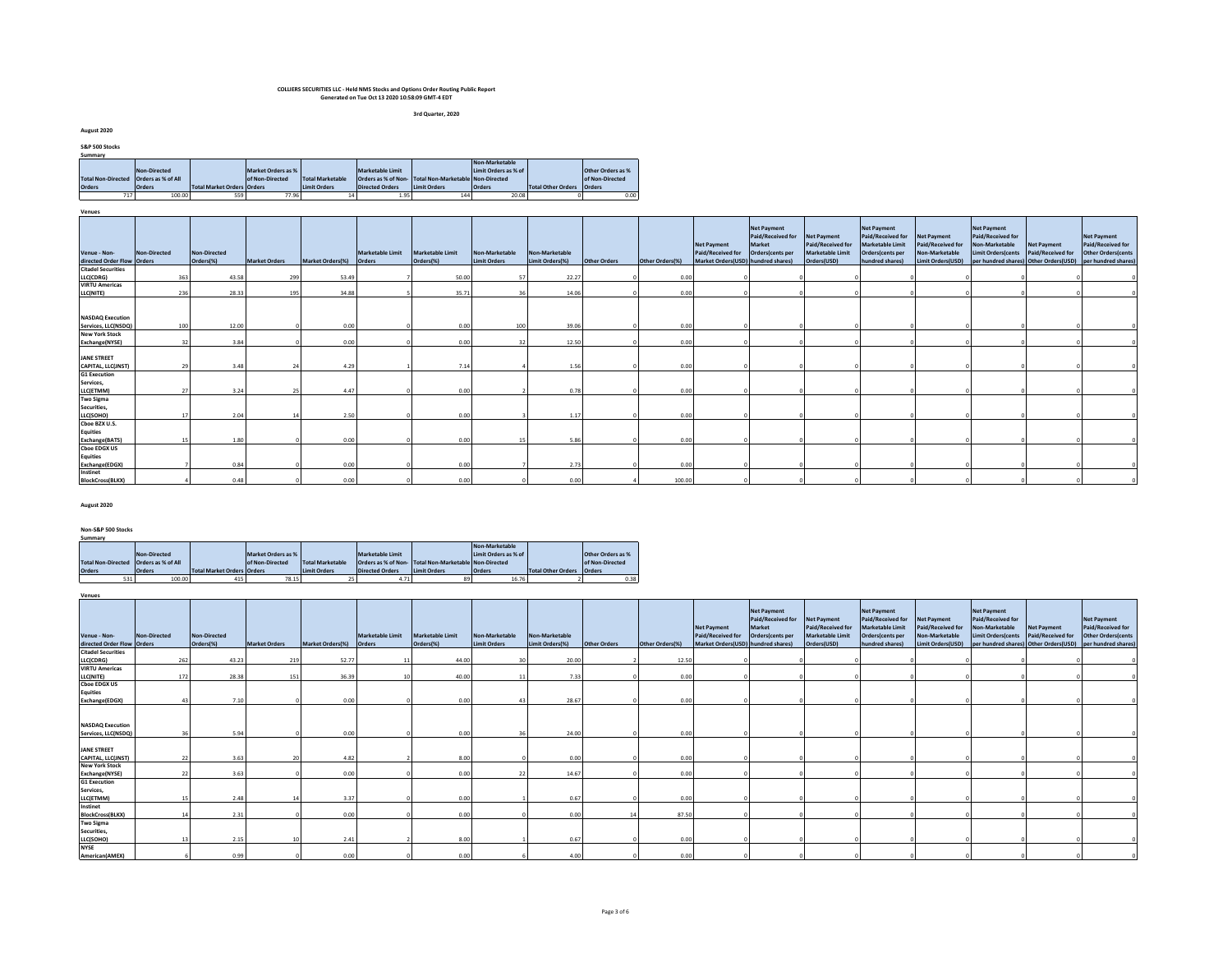**3rd Quarter, 2020**

**August 2020**

| <b>Option Contracts</b>   |                    |                                   |                    |                         |                         |                                                      |                      |                           |                   |
|---------------------------|--------------------|-----------------------------------|--------------------|-------------------------|-------------------------|------------------------------------------------------|----------------------|---------------------------|-------------------|
| Summary                   |                    |                                   |                    |                         |                         |                                                      |                      |                           |                   |
|                           |                    |                                   |                    |                         |                         |                                                      | Non-Marketable       |                           |                   |
|                           | Non-Directed       |                                   | Market Orders as % |                         | <b>Marketable Limit</b> |                                                      | Limit Orders as % of |                           | Other Orders as % |
| <b>Total Non-Directed</b> | Orders as % of All |                                   | of Non-Directed    | <b>Total Marketable</b> |                         | Orders as % of Non-Total Non-Marketable Non-Directed |                      |                           | of Non-Directed   |
| <b>Orders</b>             | <b>Orders</b>      | <b>Total Market Orders Orders</b> |                    | <b>Limit Orders</b>     | <b>Directed Orders</b>  | Limit Orders                                         | <b>Orders</b>        | Total Other Orders Orders |                   |
| 278                       | 100.00             | 146                               | 52.52              |                         | 2.52                    | 124                                                  | 44.60                |                           | 0.36              |
|                           |                    |                                   |                    |                         |                         |                                                      |                      |                           |                   |
| Venues                    |                    |                                   |                    |                         |                         |                                                      |                      |                           |                   |

| venues                                              |                     |                                  |       |                      |                         |                                   |                                      |                                       |                                   |                     |                 |                                                                                      |                                                                       |                                                                            |                                                                                                    |                                                                                |                                                                                                                                                       |                                         |                                                                       |
|-----------------------------------------------------|---------------------|----------------------------------|-------|----------------------|-------------------------|-----------------------------------|--------------------------------------|---------------------------------------|-----------------------------------|---------------------|-----------------|--------------------------------------------------------------------------------------|-----------------------------------------------------------------------|----------------------------------------------------------------------------|----------------------------------------------------------------------------------------------------|--------------------------------------------------------------------------------|-------------------------------------------------------------------------------------------------------------------------------------------------------|-----------------------------------------|-----------------------------------------------------------------------|
| Venue - Non-<br>directed Order Flow Orders          | <b>Non-Directed</b> | <b>Non-Directed</b><br>Orders(%) |       | <b>Market Orders</b> | <b>Market Orders(%)</b> | <b>Marketable Limit</b><br>Orders | <b>Marketable Limit</b><br>Orders(%) | Non-Marketable<br><b>Limit Orders</b> | Non-Marketable<br>Limit Orders(%) | <b>Other Orders</b> | Other Orders(%) | <b>Net Payment</b><br><b>Paid/Received for</b><br>Market Orders(USD) hundred shares) | <b>Net Payment</b><br>Paid/Received for<br>Market<br>Orders(cents per | Net Payment<br>Paid/Received for<br><b>Marketable Limit</b><br>Orders(USD) | <b>Net Payment</b><br>Paid/Received for<br>Marketable Limit<br>Orders(cents per<br>hundred shares) | <b>Net Payment</b><br>Paid/Received for<br>Non-Marketable<br>Limit Orders(USD) | <b>Net Payment</b><br>Paid/Received for<br>Non-Marketable<br><b>Limit Orders (cents</b><br>per hundred shares) Other Orders (USD) per hundred shares) | Net Payment<br><b>Paid/Received for</b> | <b>Net Payment</b><br>Paid/Received for<br><b>Other Orders (cents</b> |
| <b>Citadel Securities</b>                           |                     |                                  |       |                      |                         |                                   |                                      |                                       |                                   |                     |                 |                                                                                      |                                                                       |                                                                            |                                                                                                    |                                                                                |                                                                                                                                                       |                                         |                                                                       |
| LLC(CDRG)                                           | 135                 |                                  | 48.04 |                      | 49.32                   |                                   | 37.50                                |                                       | 46.83                             |                     | 100.00          |                                                                                      |                                                                       |                                                                            |                                                                                                    |                                                                                |                                                                                                                                                       |                                         |                                                                       |
| Susquehanna<br>Capital                              |                     |                                  |       |                      |                         |                                   |                                      |                                       |                                   |                     |                 |                                                                                      |                                                                       |                                                                            |                                                                                                    |                                                                                |                                                                                                                                                       |                                         |                                                                       |
| Group(SUSQ)                                         |                     |                                  | 20.28 |                      | 31.51                   |                                   | 25.00                                |                                       | 7.14                              |                     | 0.00            |                                                                                      |                                                                       |                                                                            |                                                                                                    |                                                                                |                                                                                                                                                       |                                         |                                                                       |
| <b>Dash Financial</b><br><b>Technologies</b>        |                     |                                  |       |                      |                         |                                   |                                      |                                       |                                   |                     |                 |                                                                                      |                                                                       |                                                                            |                                                                                                    |                                                                                |                                                                                                                                                       |                                         |                                                                       |
| LLC(DASH)                                           |                     |                                  | 14.23 |                      | 10.96                   |                                   | 37.50                                |                                       | 16.67                             |                     | 0.00            |                                                                                      |                                                                       |                                                                            |                                                                                                    |                                                                                |                                                                                                                                                       |                                         |                                                                       |
| Wolverine<br><b>Execution Services</b><br>LLC(WEXX) |                     |                                  | 11.74 |                      | 0.00                    |                                   | 0.00                                 |                                       | 26.19                             |                     | 0.00            |                                                                                      |                                                                       |                                                                            |                                                                                                    |                                                                                |                                                                                                                                                       |                                         |                                                                       |
| <b>Citigroup Global</b><br>Markets, Inc.(KEXP)      |                     |                                  | 2.85  |                      | 3.42                    |                                   | 0.00                                 |                                       | 2.38                              |                     | 0.00            |                                                                                      |                                                                       |                                                                            |                                                                                                    |                                                                                |                                                                                                                                                       |                                         |                                                                       |
| <b>Morgan Stanley &amp;</b>                         |                     |                                  |       |                      |                         |                                   |                                      |                                       |                                   |                     |                 |                                                                                      |                                                                       |                                                                            |                                                                                                    |                                                                                |                                                                                                                                                       |                                         |                                                                       |
| Company<br>LLC(MSCO)                                |                     |                                  | 2.85  |                      | 4.79                    |                                   | 0.00                                 |                                       | 0.79                              |                     | 0.00            |                                                                                      |                                                                       |                                                                            |                                                                                                    |                                                                                |                                                                                                                                                       |                                         |                                                                       |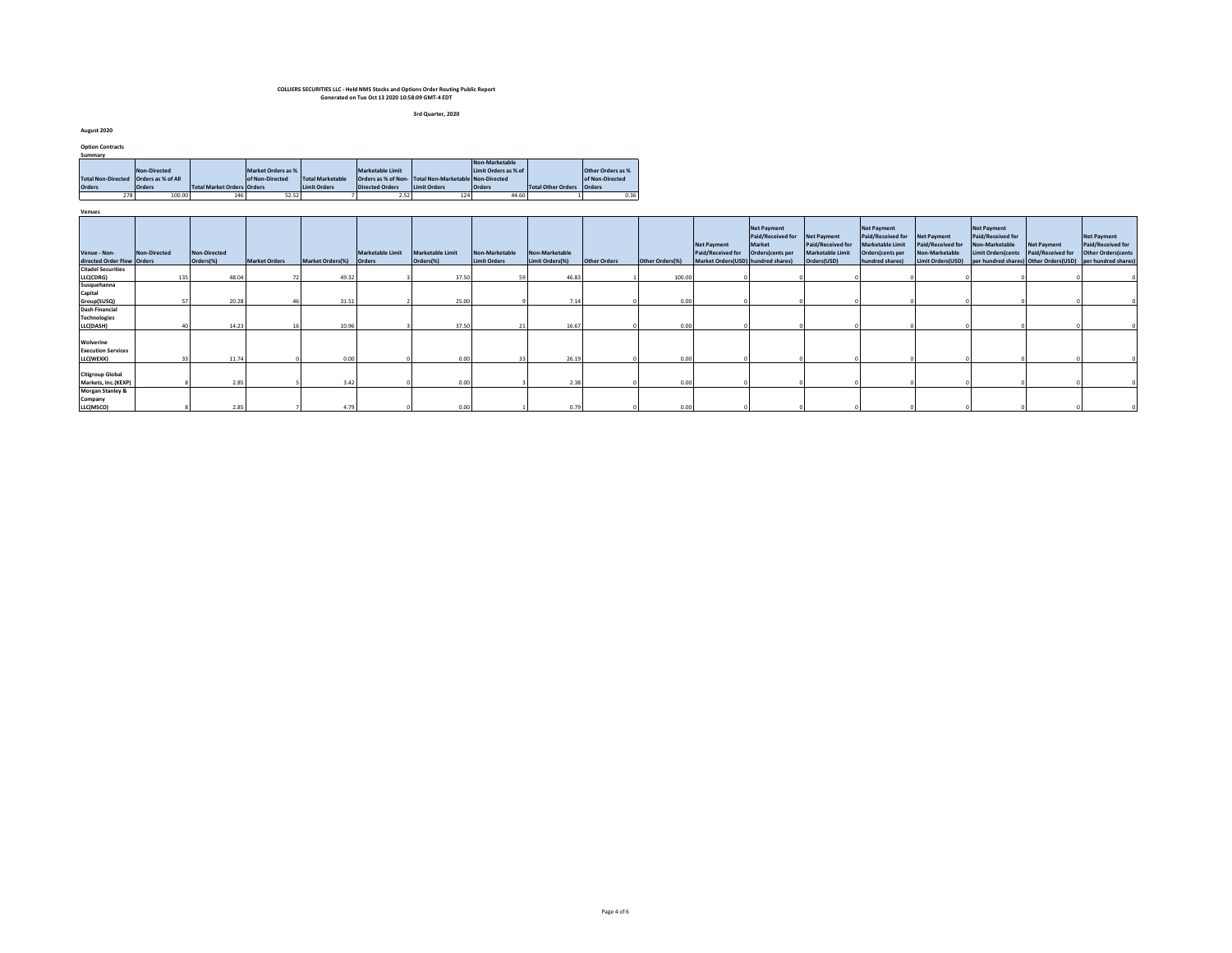**3rd Quarter, 2020**

**September 2020**

| S&P 500 Stocks |                                         |                                   |                    |                         |                         |                                                      |                      |                    |                   |
|----------------|-----------------------------------------|-----------------------------------|--------------------|-------------------------|-------------------------|------------------------------------------------------|----------------------|--------------------|-------------------|
| Summary        |                                         |                                   |                    |                         |                         |                                                      |                      |                    |                   |
|                |                                         |                                   |                    |                         |                         |                                                      | Non-Marketable       |                    |                   |
|                | Non-Directed                            |                                   | Market Orders as % |                         | <b>Marketable Limit</b> |                                                      | Limit Orders as % of |                    | Other Orders as % |
|                | Total Non-Directed   Orders as % of All |                                   | of Non-Directed    | <b>Total Marketable</b> |                         | Orders as % of Non-Total Non-Marketable Non-Directed |                      |                    | of Non-Directed   |
| <b>Orders</b>  | <b>Orders</b>                           | <b>Total Market Orders Orders</b> |                    | <b>Limit Orders</b>     | <b>Directed Orders</b>  | <b>Limit Orders</b>                                  | <b>Orders</b>        | Total Other Orders | <b>Orders</b>     |
| 685            | 100.00                                  | 508                               | 74.16              |                         | 1.75                    | 127                                                  | 18.54                | 38                 | 5.55              |
|                |                                         |                                   |                    |                         |                         |                                                      |                      |                    |                   |

**Venues**

| venues                                     |              |                           |                      |                         |                  |                               |                                       |                                   |              |                 |                                                                               |                                                                       |                                                                                   |                                                                                                           |                                                                         |                                                                                        |                                         |                                                                                                                                    |
|--------------------------------------------|--------------|---------------------------|----------------------|-------------------------|------------------|-------------------------------|---------------------------------------|-----------------------------------|--------------|-----------------|-------------------------------------------------------------------------------|-----------------------------------------------------------------------|-----------------------------------------------------------------------------------|-----------------------------------------------------------------------------------------------------------|-------------------------------------------------------------------------|----------------------------------------------------------------------------------------|-----------------------------------------|------------------------------------------------------------------------------------------------------------------------------------|
| Venue - Non-<br>directed Order Flow Orders | Non-Directed | Non-Directed<br>Orders(%) | <b>Market Orders</b> | Market Orders(%) Orders | Marketable Limit | Marketable Limit<br>Orders(%) | Non-Marketable<br><b>Limit Orders</b> | Non-Marketable<br>Limit Orders(%) | Other Orders | Other Orders(%) | <b>Net Payment</b><br>Paid/Received for<br>Market Orders(USD) hundred shares) | <b>Net Payment</b><br>Paid/Received for<br>Market<br>Orders(cents per | <b>Net Payment</b><br>Paid/Received for<br><b>Marketable Limit</b><br>Orders(USD) | <b>Net Payment</b><br>Paid/Received for<br><b>Marketable Limit</b><br>Orders(cents per<br>hundred shares) | Net Payment<br>Paid/Received for<br>Non-Marketable<br>Limit Orders(USD) | <b>Net Payment</b><br>Paid/Received for<br>Non-Marketable<br><b>Limit Orders cents</b> | <b>Net Payment</b><br>Paid/Received for | <b>Net Payment</b><br>Paid/Received for<br><b>Other Orders (cents</b><br>per hundred shares) Other Orders(USD) per hundred shares) |
|                                            |              |                           |                      |                         |                  |                               |                                       |                                   |              |                 |                                                                               |                                                                       |                                                                                   |                                                                                                           |                                                                         |                                                                                        |                                         |                                                                                                                                    |
| <b>Citadel Securities</b><br>LLC(CDRG)     | 351          | 47.11                     | 245                  | 50.62                   |                  | 63.64                         |                                       | 30.81                             |              | 87.18           |                                                                               |                                                                       |                                                                                   |                                                                                                           |                                                                         |                                                                                        |                                         |                                                                                                                                    |
| <b>VIRTU Americas</b>                      |              |                           |                      |                         |                  |                               |                                       |                                   |              |                 |                                                                               |                                                                       |                                                                                   |                                                                                                           |                                                                         |                                                                                        |                                         |                                                                                                                                    |
| LLC(NITE)                                  | 201          | 26.98                     | 164                  | 33.88                   |                  | 36.36                         |                                       | 13.74                             |              | 10.26           |                                                                               |                                                                       |                                                                                   |                                                                                                           |                                                                         |                                                                                        |                                         |                                                                                                                                    |
| <b>NASDAQ Execution</b>                    |              |                           |                      |                         |                  |                               |                                       |                                   |              |                 |                                                                               |                                                                       |                                                                                   |                                                                                                           |                                                                         |                                                                                        |                                         |                                                                                                                                    |
| Services, LLC(NSDQ)                        |              | 7.52<br>56                |                      | 0.00                    |                  | 0.00                          |                                       | 26.54                             |              | 0.00            |                                                                               |                                                                       |                                                                                   |                                                                                                           |                                                                         |                                                                                        |                                         |                                                                                                                                    |
| <b>New York Stock</b>                      |              |                           |                      |                         |                  |                               |                                       |                                   |              |                 |                                                                               |                                                                       |                                                                                   |                                                                                                           |                                                                         |                                                                                        |                                         |                                                                                                                                    |
| Exchange(NYSE)                             |              | 6.44                      |                      | 0.00                    |                  | 0.00                          |                                       | 22.75                             |              | 0.00            |                                                                               |                                                                       |                                                                                   |                                                                                                           |                                                                         |                                                                                        |                                         |                                                                                                                                    |
|                                            |              |                           |                      |                         |                  |                               |                                       |                                   |              |                 |                                                                               |                                                                       |                                                                                   |                                                                                                           |                                                                         |                                                                                        |                                         |                                                                                                                                    |
| <b>JANE STREET</b><br>CAPITAL, LLC(JNST)   | 37           | 4.97                      |                      | 6.82                    |                  | 0.00                          |                                       | 1.90                              |              | 0.00            |                                                                               |                                                                       |                                                                                   |                                                                                                           |                                                                         |                                                                                        |                                         |                                                                                                                                    |
|                                            |              |                           |                      |                         |                  |                               |                                       |                                   |              |                 |                                                                               |                                                                       |                                                                                   |                                                                                                           |                                                                         |                                                                                        |                                         |                                                                                                                                    |
| <b>G1 Execution</b>                        |              |                           |                      |                         |                  |                               |                                       |                                   |              |                 |                                                                               |                                                                       |                                                                                   |                                                                                                           |                                                                         |                                                                                        |                                         |                                                                                                                                    |
| Services,                                  |              |                           |                      |                         |                  |                               |                                       |                                   |              |                 |                                                                               |                                                                       |                                                                                   |                                                                                                           |                                                                         |                                                                                        |                                         |                                                                                                                                    |
| LLC(ETMM)                                  |              | 4.03                      |                      | 5.99                    |                  | 0.00                          |                                       | 0.47                              |              | 0.00            |                                                                               |                                                                       |                                                                                   |                                                                                                           |                                                                         |                                                                                        |                                         |                                                                                                                                    |
| <b>Two Sigma</b><br>Securities,            |              |                           |                      |                         |                  |                               |                                       |                                   |              |                 |                                                                               |                                                                       |                                                                                   |                                                                                                           |                                                                         |                                                                                        |                                         |                                                                                                                                    |
| LLC(SOHO)                                  |              | 1.34                      |                      | 1.86                    |                  | 0.00                          |                                       | 0.47                              |              | 0.00            |                                                                               |                                                                       |                                                                                   |                                                                                                           |                                                                         |                                                                                        |                                         |                                                                                                                                    |
| <b>Choe EDGX US</b><br><b>Equities</b>     |              |                           |                      |                         |                  |                               |                                       |                                   |              |                 |                                                                               |                                                                       |                                                                                   |                                                                                                           |                                                                         |                                                                                        |                                         |                                                                                                                                    |
| Exchange(EDGX)                             |              | 0.94                      |                      | 0.00                    |                  | 0.00                          |                                       | 3.32                              |              | 0.00            |                                                                               |                                                                       |                                                                                   |                                                                                                           |                                                                         |                                                                                        |                                         |                                                                                                                                    |
| <b>UBS Securities</b>                      |              |                           |                      |                         |                  |                               |                                       |                                   |              |                 |                                                                               |                                                                       |                                                                                   |                                                                                                           |                                                                         |                                                                                        |                                         |                                                                                                                                    |
| LLC(UBSS)                                  |              | 0.54                      |                      | 0.83                    |                  | 0.00                          |                                       | 0.00                              |              | 0.00            |                                                                               |                                                                       |                                                                                   |                                                                                                           |                                                                         |                                                                                        |                                         |                                                                                                                                    |
| Instinet                                   |              |                           |                      |                         |                  |                               |                                       |                                   |              |                 |                                                                               |                                                                       |                                                                                   |                                                                                                           |                                                                         |                                                                                        |                                         |                                                                                                                                    |
| <b>BlockCross(BLKX)</b>                    |              | 0.13                      |                      | 0.00                    |                  | 0.00                          |                                       | 0.00                              |              | 2.56            |                                                                               |                                                                       |                                                                                   |                                                                                                           |                                                                         |                                                                                        |                                         |                                                                                                                                    |

#### **September 2020**

**Non-S&P 500 Stocks**

**Venues**

| Summary                                 |               |                            |                    |                     |                         |                                                       |                      |                           |                          |  |  |  |  |  |
|-----------------------------------------|---------------|----------------------------|--------------------|---------------------|-------------------------|-------------------------------------------------------|----------------------|---------------------------|--------------------------|--|--|--|--|--|
|                                         |               |                            |                    |                     |                         |                                                       | Non-Marketable       |                           |                          |  |  |  |  |  |
|                                         | Non-Directed  |                            | Market Orders as % |                     | <b>Marketable Limit</b> |                                                       | Limit Orders as % of |                           | <b>Other Orders as %</b> |  |  |  |  |  |
| Total Non-Directed   Orders as % of All |               |                            | of Non-Directed    | Total Marketable    |                         | Orders as % of Non- Total Non-Marketable Non-Directed |                      |                           | of Non-Directed          |  |  |  |  |  |
| <b>Orders</b>                           | <b>Orders</b> | Total Market Orders Orders |                    | <b>Limit Orders</b> | <b>Directed Orders</b>  | Limit Orders                                          | <b>Orders</b>        | <b>Total Other Orders</b> | <b>Orders</b>            |  |  |  |  |  |
| 442                                     | 100.00        | 321                        | 72.62              | 27                  | 6.11                    | 86                                                    | 19.46                |                           | 1.81                     |  |  |  |  |  |

| Venue - Non-                             | <b>Non-Directed</b> | <b>Non-Directed</b> |                      |                         | Marketable Limit | <b>Marketable Limit</b> | Non-Marketable      | Non-Marketable  |              |                 | <b>Net Payment</b><br>Paid/Received for | <b>Net Payment</b><br>Paid/Received for<br>Market<br>Orders(cents per | <b>Net Payment</b><br>Paid/Received for<br><b>Marketable Limit</b> | <b>Net Payment</b><br>Paid/Received for<br><b>Marketable Limit</b><br>Orders(cents per | <b>Net Payment</b><br>Paid/Received for<br>Non-Marketable | <b>Net Payment</b><br>Paid/Received for<br>Non-Marketable<br><b>Limit Orders</b> (cents | <b>Net Payment</b><br><b>Paid/Received for</b> | <b>Net Payment</b><br>Paid/Received for<br><b>Other Orders (cents</b> |
|------------------------------------------|---------------------|---------------------|----------------------|-------------------------|------------------|-------------------------|---------------------|-----------------|--------------|-----------------|-----------------------------------------|-----------------------------------------------------------------------|--------------------------------------------------------------------|----------------------------------------------------------------------------------------|-----------------------------------------------------------|-----------------------------------------------------------------------------------------|------------------------------------------------|-----------------------------------------------------------------------|
| directed Order Flow Orders               |                     | Orders(%)           | <b>Market Orders</b> | <b>Market Orders(%)</b> | Orders           | Orders(%)               | <b>Limit Orders</b> | Limit Orders(%) | Other Orders | Other Orders(%) | Market Orders(USD) hundred shares)      |                                                                       | Orders(USD)                                                        | hundred shares)                                                                        | Limit Orders(USD)                                         | per hundred shares) Other Orders(USD)                                                   |                                                | per hundred shares                                                    |
| <b>Citadel Securities</b>                |                     |                     |                      |                         |                  |                         |                     |                 |              |                 |                                         |                                                                       |                                                                    |                                                                                        |                                                           |                                                                                         |                                                |                                                                       |
| LLC(CDRG)                                | 222                 | 42.53               | 177                  | 55.84                   | 13               | 50.00                   |                     | 15.85           |              | 40.00           |                                         |                                                                       |                                                                    |                                                                                        |                                                           |                                                                                         |                                                |                                                                       |
| <b>VIRTU Americas</b>                    |                     |                     |                      |                         |                  |                         |                     |                 |              |                 |                                         |                                                                       |                                                                    |                                                                                        |                                                           |                                                                                         |                                                |                                                                       |
| LLC(NITE)                                | 127                 | 24.33               |                      | 31.23                   | 13               | 50.00                   |                     | 7.93            |              | 13.33           |                                         |                                                                       |                                                                    |                                                                                        |                                                           |                                                                                         |                                                |                                                                       |
| <b>NASDAQ Execution</b>                  |                     |                     |                      |                         |                  |                         |                     |                 |              |                 |                                         |                                                                       |                                                                    |                                                                                        |                                                           |                                                                                         |                                                |                                                                       |
| Services, LLC(NSDQ)                      |                     | 12.07               |                      | 0.00                    |                  | 0.00                    |                     | 38.41           |              | 0.00            |                                         |                                                                       |                                                                    |                                                                                        |                                                           |                                                                                         |                                                |                                                                       |
| <b>Choe EDGX US</b>                      |                     |                     |                      |                         |                  |                         |                     |                 |              |                 |                                         |                                                                       |                                                                    |                                                                                        |                                                           |                                                                                         |                                                |                                                                       |
| <b>Equities</b><br>Exchange(EDGX)        |                     | 7.85                |                      | 0.00                    |                  | 0.00                    |                     | 25.00           |              | 0.00            |                                         |                                                                       |                                                                    |                                                                                        |                                                           |                                                                                         |                                                |                                                                       |
| <b>G1 Execution</b>                      |                     |                     |                      |                         |                  |                         |                     |                 |              |                 |                                         |                                                                       |                                                                    |                                                                                        |                                                           |                                                                                         |                                                |                                                                       |
| Services,                                |                     |                     |                      |                         |                  |                         |                     |                 |              |                 |                                         |                                                                       |                                                                    |                                                                                        |                                                           |                                                                                         |                                                |                                                                       |
| LLC(ETMM)                                | 23                  | 4.41                |                      | 6.94                    |                  | 0.00                    |                     | 0.61            |              | 0.00            |                                         |                                                                       |                                                                    |                                                                                        |                                                           |                                                                                         |                                                |                                                                       |
| <b>New York Stock</b>                    |                     |                     |                      |                         |                  |                         |                     |                 |              |                 |                                         |                                                                       |                                                                    |                                                                                        |                                                           |                                                                                         |                                                |                                                                       |
| Exchange(NYSE)                           |                     | 3.26                |                      | 0.00                    |                  | 0.00                    |                     | 10.37           |              | 0.00            |                                         |                                                                       |                                                                    |                                                                                        |                                                           |                                                                                         |                                                |                                                                       |
| <b>JANE STREET</b><br>CAPITAL, LLC(JNST) |                     | 2.49                |                      | 4.10                    |                  | 0.00                    |                     | 0.00            |              | 0.00            |                                         |                                                                       |                                                                    |                                                                                        |                                                           |                                                                                         |                                                |                                                                       |
| Instinet                                 |                     |                     |                      |                         |                  |                         |                     |                 |              |                 |                                         |                                                                       |                                                                    |                                                                                        |                                                           |                                                                                         |                                                |                                                                       |
| <b>BlockCross(BLKX)</b>                  |                     | 1.34                |                      | 0.00                    |                  | 0.00                    |                     | 0.00            |              | 46.67           |                                         |                                                                       |                                                                    |                                                                                        |                                                           |                                                                                         |                                                |                                                                       |
| <b>Two Sigma</b><br>Securities,          |                     | 1.15                |                      | 1.58                    |                  | 0.00                    |                     | 0.61            |              | 0.00            |                                         |                                                                       |                                                                    |                                                                                        |                                                           |                                                                                         |                                                |                                                                       |
| LLC(SOHO)<br><b>UBS</b> Securities,      |                     |                     |                      |                         |                  |                         |                     |                 |              |                 |                                         |                                                                       |                                                                    |                                                                                        |                                                           |                                                                                         |                                                |                                                                       |
| LLC(UBSS)                                |                     | 0.38                |                      | 0.32                    |                  | 0.00                    |                     | 0.61            |              | 0.00            |                                         |                                                                       |                                                                    |                                                                                        |                                                           |                                                                                         |                                                |                                                                       |